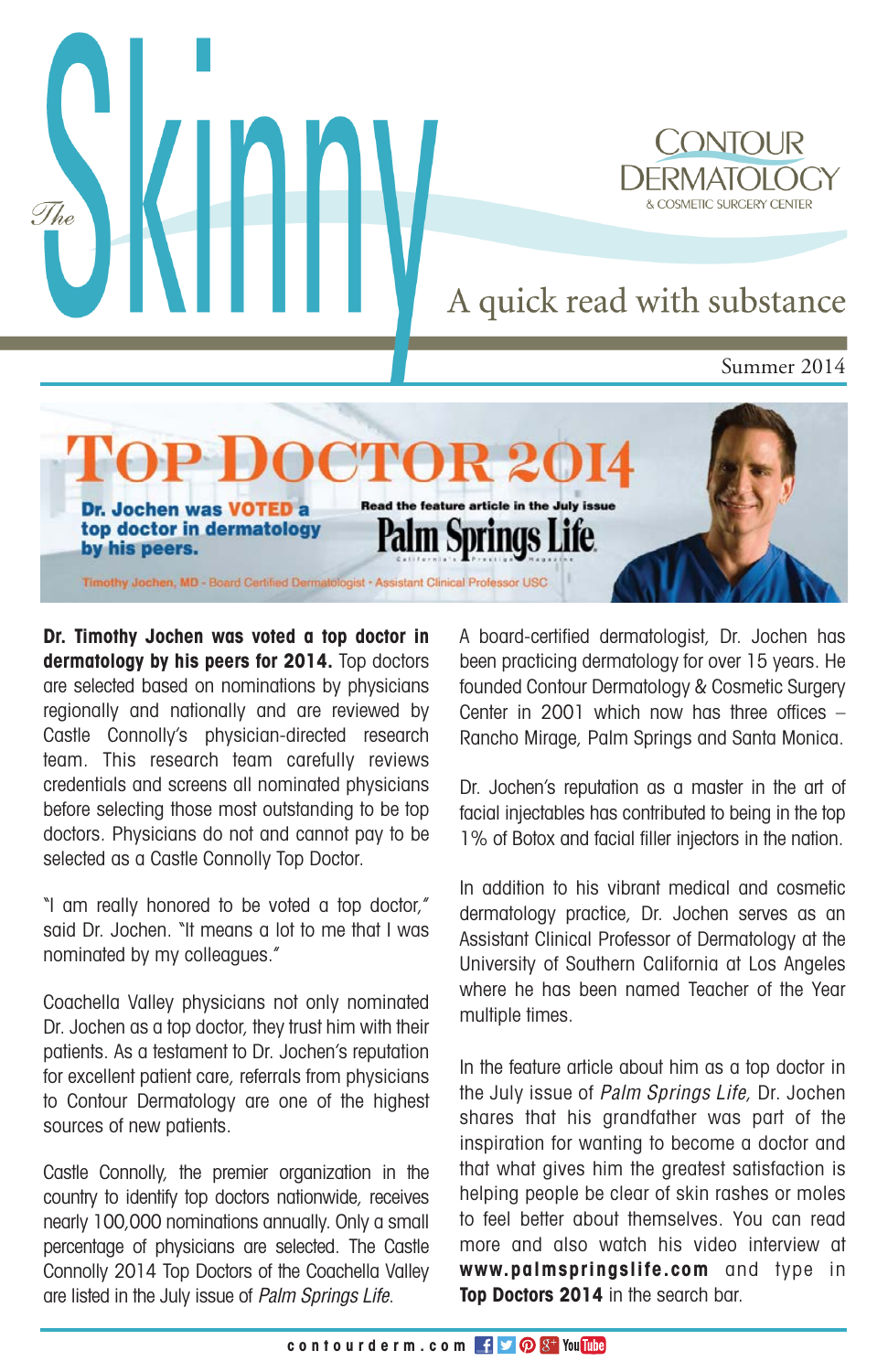### **~ Bye Bye Thunder Thighs . . . So Long Saddlebags CoolSmooth Outer Thigh Reduction is Here ~**

It's new, it's cool and it's FDA-approved. Contour Dermatology is pleased to offer the CoolSmooth applicator for outer thigh reduction  $-$  arriving just

in time to fine-tune your body this summer. The CoolSmooth is latest addition to the CoolSculpting system for non-surgical fat reduction. Now you can send vour saddlebags



One Coolsculpting® Treatment

packing as you fill your suitcase with all your skinny clothes for summer vacation!

Contour Dermatology added CoolSculpting to the practice this past year and patients have been thrilled with the results. CoolSculpting features cryolipolysis technology developed by Harvard scientists to non-invasively target and reduce fat cells – resulting in about a 25% reduction. To tailor the procedure to each patient, there are several separate FDA-cleared applicators designed to treat different areas and body types – large areas,

small areas, curvy areas and more – all with no needles, cutting or downtime.

"One of the best things about the CoolSmooth is that we can even treat

non-pinchable fat," said Dr. Timothy Jochen. "So, people who have 'just that little bit of fat' they want gone can reshape their thighs and get great results quickly and safely."

Befor

The difference between the CoolSmooth applicator and applicators designed for the abdomen area, is that it features three flat panels which glide over the

treated area to cool and destroy fat cells instead of holding and freezing the area between two panels. Because of this method of cooling, the thigh treatments take two hours

compared to one with the abdomen.

In initial clinical studies of the CoolSmooth applicator, 86% of patients reported a noticeable reduction. Of those patients, 82% reported undeniable results and 81% reported that the results exceeded their expectations.

Contour Dermatology also offers the CoolFit applicator which can help create a more desirable "thigh gap" between the inner thighs,



get rid of "jiggly arms" and reduce "bra fat."

If you'd like to find out more about any of the cool ways Contour Dermatology

can help you contour your body with CoolSculpting, call **(760) 416-6971** or visit **www.ContourFatFreeze.com**.

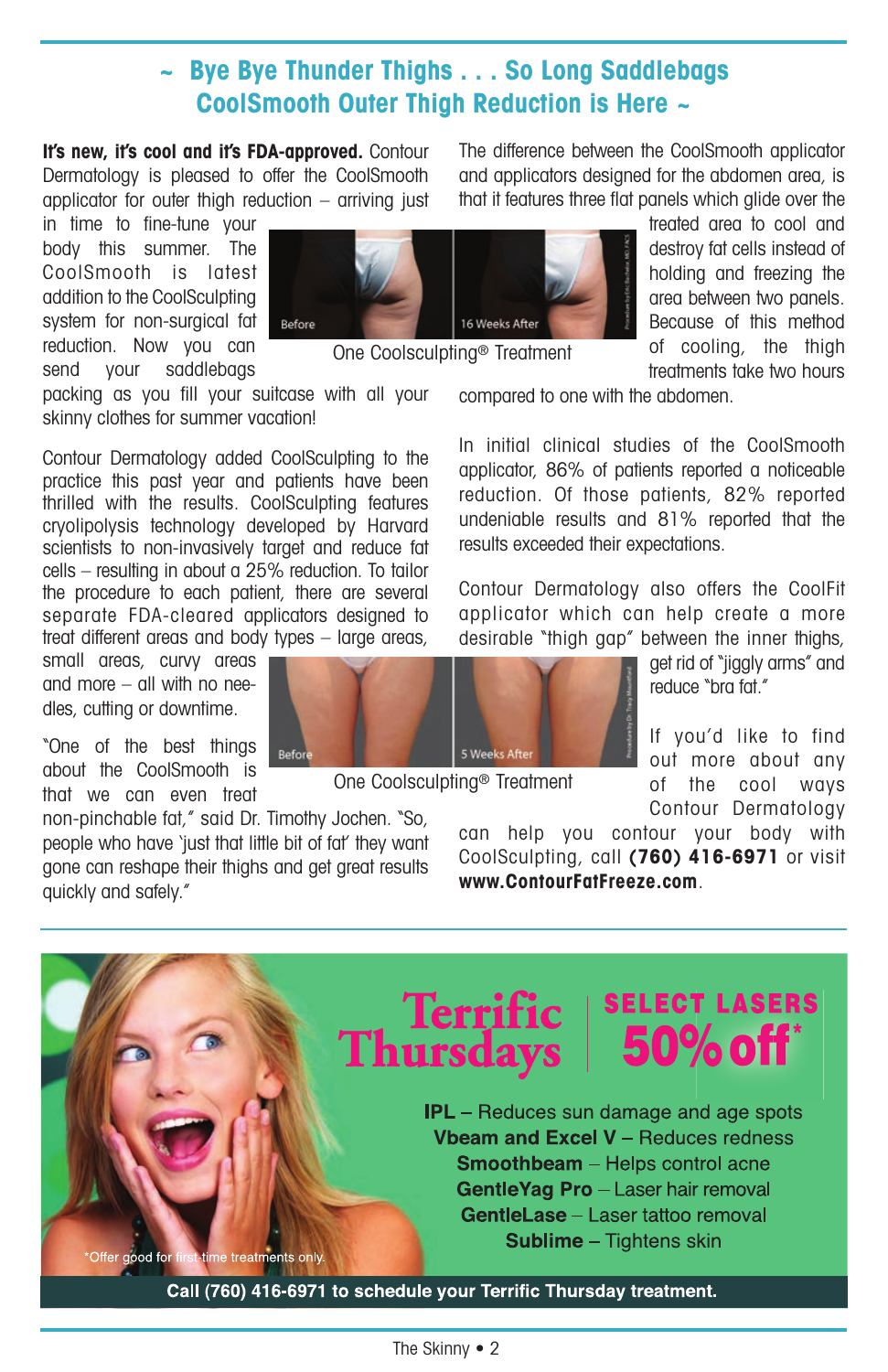## **~ Massage Therapy Now Available at Contour~**



Contour Dermatology has always been the place to visit to look great and feel better. The feeling better part is taking on a whole new meaning as Contour now offers therapeutic massages by certified, experienced massage therapists.

Massage therapy offers many benefits. Besides reducing pain and muscle tension, massage therapy relieves stress, promotes relaxation, helps to naturally lower blood pressure, produces better circulation, enhances the immune system and contributes to an overall better sense of wellbeing.

Several types of massages are available to help

you unwind or treat a specific need such as a deep tissue massage for sore muscles, reflexology or a prenatal massage.

- Swedish Massage
- Deep Tissue Massage
- Geriatric Massage
- Prenatal Massage
- Reflexology
- Cranial Sacral Therapy

Patients may also request a male or female massage therapist if they have a preference. The rate for massages begins at \$99 for a 60-minute massage.

Longer massages may be scheduled for 90 or 120 minutes. Also remember that massages make a luxurious pampering gift and Contour gift certificates are available.



To schedule a massage, please call **(760) 416-6971**.

## **~ Seven Ways to Have a Cool Summer ~**

1. **Wet 'n' Wild Palm Springs** - You'll save money and your skin from the strongest rays by taking advantage of the park's after 3 p.m. 50% discount. On select Fridays, enjoy "Dive-in Movies." **www.wetnwildpalmsprings.com**

2. **Rock N' Roll Mini Golf** - This indoor miniature golf facility in La Quinta is not only sunsafe, it's a high-energy glow-in-the-dark experi-

ence. **www.rocknrollminigolf.com**

3. **Night Light Golf at Indio Municipal Golf Course** - Beat the heat and try an evening round at the desert's only night lit course. Who knows the cooler temperatures might even lower you score! **www.indio.org**

4. **Moonlit Movies** - Sponsored by the City of La Quinta, it's a superhero summer theme with free movies and free swim admission select Fridays at

Fritz Burns Park. The Avengers (7/25), Man of Steel (8/8) and Spiderman (8/25). **www.la-quinta.org**

5. **VillageFest Palm Springs** - Summer is a great time to stroll the vibrant Palm Springs downtown

> for shopping, dining and entertainment.Every Thursday night. **www.villagefest.org**

> 6. **Idyllwild Jazz in the Pines** – If jazz gives you

pizzaz and you're in town August 16-17, tune into this 21st annual festival for jazz, blues and R&B in the quaint mountain village of Idyllwild. **www.idyllwildjazz.com**

7. **Stargazing/City Lights** – The desert offers so many great spots to view the majestic night sky. Whether from your own backyard, high above the Tram or the visitor center lookout at Highway 74, stargazing is a romantic and awe-inspiring way to spend a summer night.

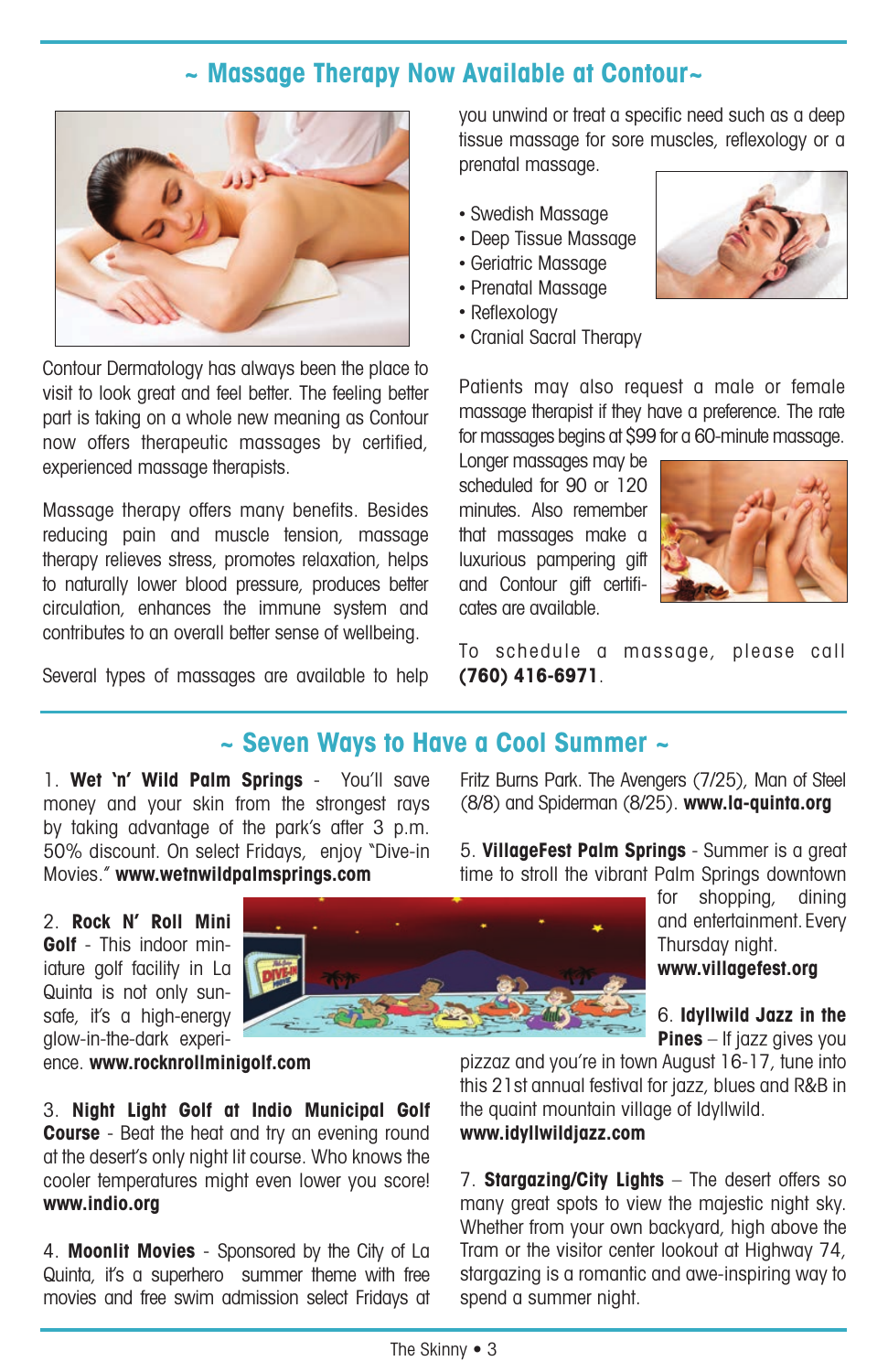### **~ Staff Product Pick – Adriana Ortiz Loves Neova Sunscreen ~**



Contour Dermatology Esthetician Adriana Ortiz can't say enough good things about the Neova sunscreen with SmartSunscreen™ technology that Contour has recently added to its offering of select physiciangrade products.

"It's by far one of my

favorite sunscreens. I was just at the beach and it's all I used on my face," said Adriana who is fair-skinned and appreciates its SPF 40 protection.

A Daily Glow beauty award-winning product, Neova is a broad-spectrum sunscreen that protects against both UVA and UVB rays. Its silc sheer formula boasts two physical sunblocks – Zinc Oxide and Titanium Dioxide as well as the chemical sunscreen Octinoxate for maximum protection against sunburn and photo aging. Avid swimmers and beach goers will also like to know that it is water-resistant up to 80 minutes. Those who are sensitive to smell will appreciate that it is unscented.

Besides the assurance of excellent sun protection, what Adriana loves best about Neova is its skinperfecting matte photo finish. "It is light weight and I love that it has a natural tint. At work, I just use it and don't even wear makeup." Adriana explained that the tint works with all skin types and has

two light-diffusing factors to even out skin tone and reduce visible imperfections. "All my clients love it," she said.

But there's more! As the full title of this product is Neova DNA Damage Control, it also includes the superior antioxidant L-ergothioneine to fight free radicals along with enzymes to both restrict and repair the signs of sun damage. What more could you possibly ask for in a sunscreen?



## **~ Contour Dermatology Splashes into Summer 6/21/14 ~**

Break out the sunscreen, the sun protective clothing and add water, a pool slide and piñata! The Contour Dermatology Team kicked off the first day of summer, with a big splash and a taco fest. It was a fun afternoon of team bonding with coworkers and their families.

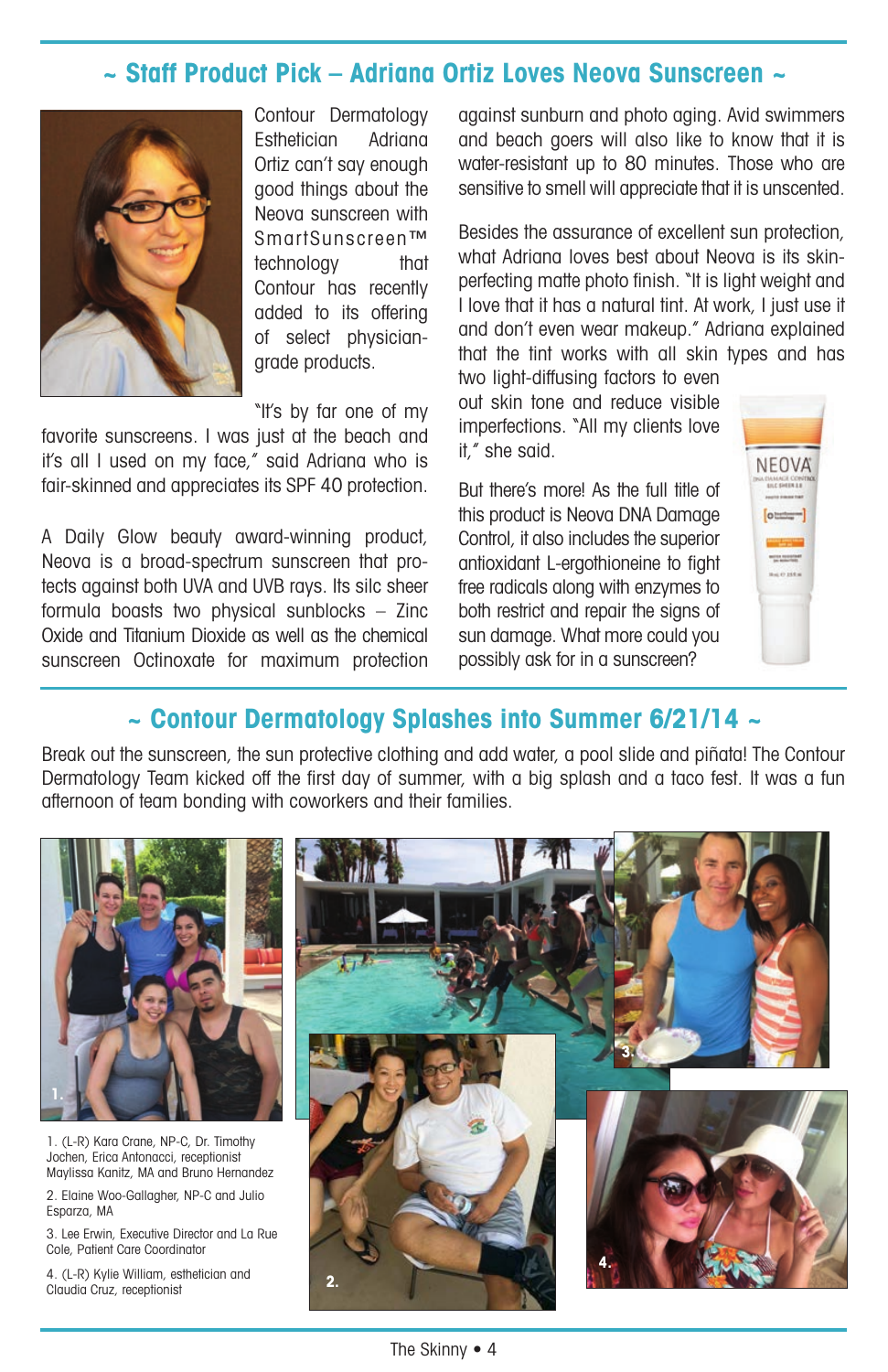## **~ Contour Acquires XTRAC Laser Clearer Skin for Patients with Psoriasis and Vitiligo ~**

Already boasting one of the largest collections of lasers in Southern California, The Laser Center

at Contour Dermatology has recently acquired a new specialty laser – the XTRAC laser – the only FDA-cleared laser for treatment of psoriasis and Vitiligo.

The XTRAC laser is endorsed by the National Psoriasis Foundation and is a recommended protocol of the American Academy of Dermatology for treatment of psoriasis. The XTRAC laser also has been

cited in more than 45 clinical studies and research programs with results published in peer-reviewed medical journals. More than 2 million XTRAC laser treatments have been performed around the world to date.

### **Healing Dose of Narrowband UVB**

Remember those UVB rays you protect yourself from with sunscreen and clothing?

As an excimer laser, the XTRAC uses highly targeted therapeutic doses of UVB light delivered through a sophisticated liquid light guide system

to treat only the affected area and leave the rest of the healthy skin in tact. What the XTRAC does is clear the symptoms and prolong the remission, allowing the skin to return to a clinically healthy state. Now patients with psoriasis can experience long-lasting relief with remission times averaging several months.

At The Laser Center at Contour Dermatology, Nurse Practitioners Elaine Woo-Gallagher, NP-C and Kara Crane, NP-C perform the XTRAC treatments.

### **Excellent Results in Clearing Skin**

"We have been seeing good

results so far in patients with psoriasis," said Elaine. "By eight treatments, we are starting to see skin clearing."

Typically 10 to 12 treatments are recommended. In one multi-center clinical study, 72% of patients had



at least a 75% of skin clearing in 6.2 treatments and 50% of patients had improvement of 90% clearance or better after 10 treatments.

# **Quick, Easy and Painless Treatments**

The XTRAC laser is especially helpful for hard to treat areas such as elbows, knees and the scalp. Treatments take only a few minutes and are painless. "Patients pop in twice a week and there's no downtime, so

they can go about their normal routine," said Elaine.

#### **Little to No Side Effects**

The XTRAC laser has none of the side effect risks common to topical psoriasis medications such as thinning or premature aging of the skin or potential negative systemic problems. However, some patients can experience a sunburn like reaction, blistering or darkening of the skin. "It can happen,"

> said Elaine, "but we haven't seen this with any of our patients."

### **XTRAC Minimizes Vitiligo Depigmented Patches**

There are few treatment options for people with Vitiligo. Vitiligo is

a skin condition which involves the loss of melanin, the primary skin pigment, resulting in irregular white patches. The XTRAC laser can minimize and in many cases even eliminate Vitiligo depigmented patches.

> According to clinical studies, when used as a monotherapy for Vitiligo, 75% repigmentation has been seen in more than 50% of patients and response rates as high as 95% repigmentation have been documented. Clinical studies also have noted that repigmentation may be seen in as few as 11 treatments.

For more information about the XTRAC laser, please call (760) 416-6971.



Before XTRAC Treatment for Scalo Deprincip

Before XTRAC

6 Months After 48 XTRAC

After 12 XTRAC Treatments

for Scalp Psoriasis